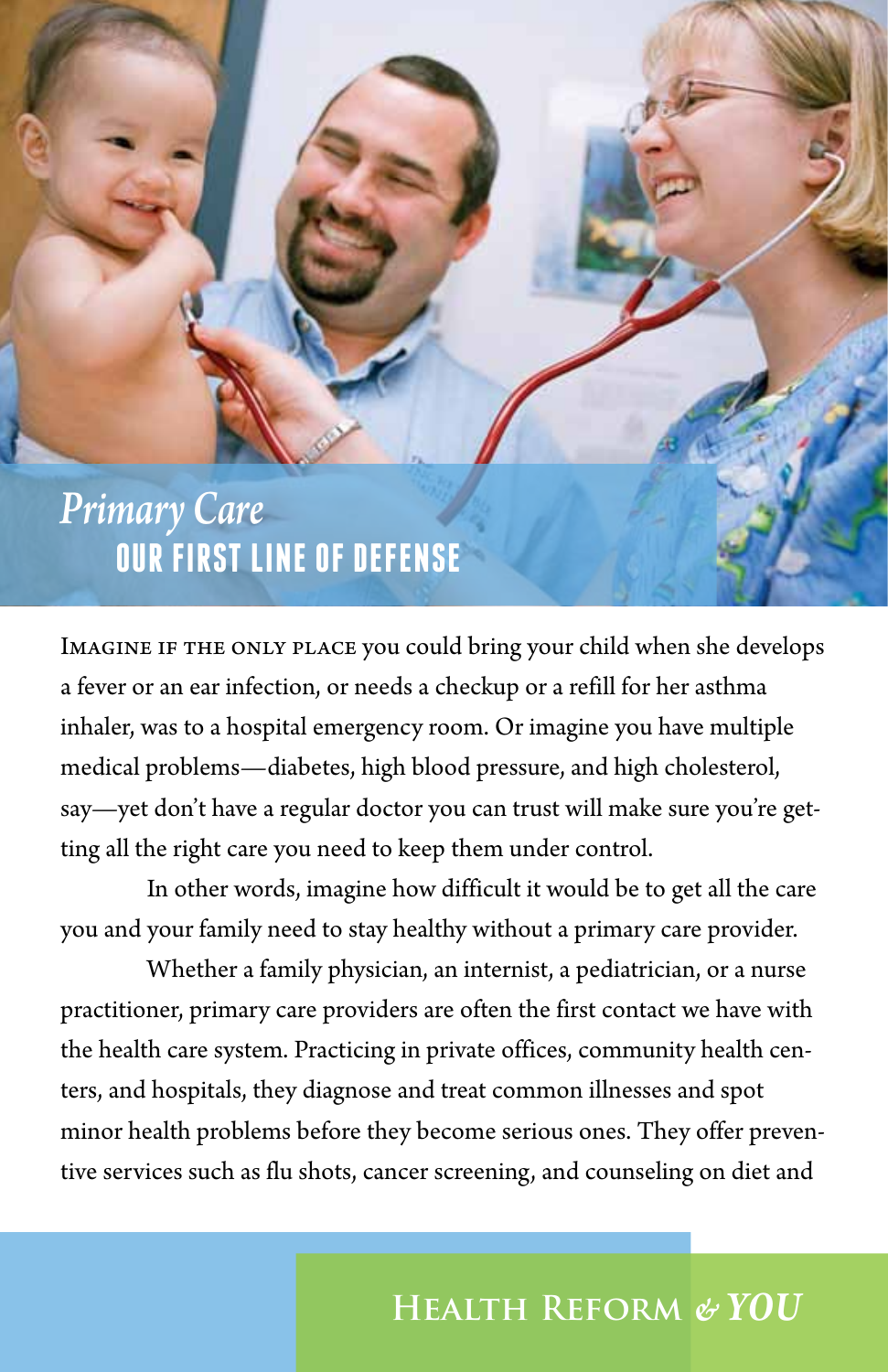smoking, and play an important role in helping to manage the care of patients with chronic health conditions.

 When people don't have access to a regular primary care provider, they end up in emergency rooms more often, and they're admitted to hospitals more frequently. Without regular screening, a controllable condition like high cholesterol—which often can be kept in check with common drugs—can eventually lead to a life-threatening heart attack.

 The evidence shows that good access to primary care can help us live longer, feel better, and avoid disability and long absences from work. In areas of the country where there are more primary care providers per person, death rates for cancer, heart disease, and stroke are lower and people are less likely to be hospitalized. Another big plus: health care costs are lower when people have a primary care provider overseeing their care and coordinating all the tests, procedures, and follow-up care.

## **MEDICAL HOMES AND MEDICAL NEIGHBORHOODS**

Easier access to primary care is a key to both improving the quality of health care overall and reining in our country's high medical costs. But making primary care more accessible is just the start. Primary care practices are increasingly becoming the hub of a new model of care known as the *patientcentered medical home.*

The basic mission of a medical home is to build a close partnership between clinicians and patients—to ensure that we aren't left alone to navigate an increasingly complex health care system, and that we receive the care most appropriate to our individual needs. This means:

- • Including patients in decisions about which treatment approach is right for them.
- Enabling patients to see a doctor or other clinician after regular office hours, such as evenings and weekends.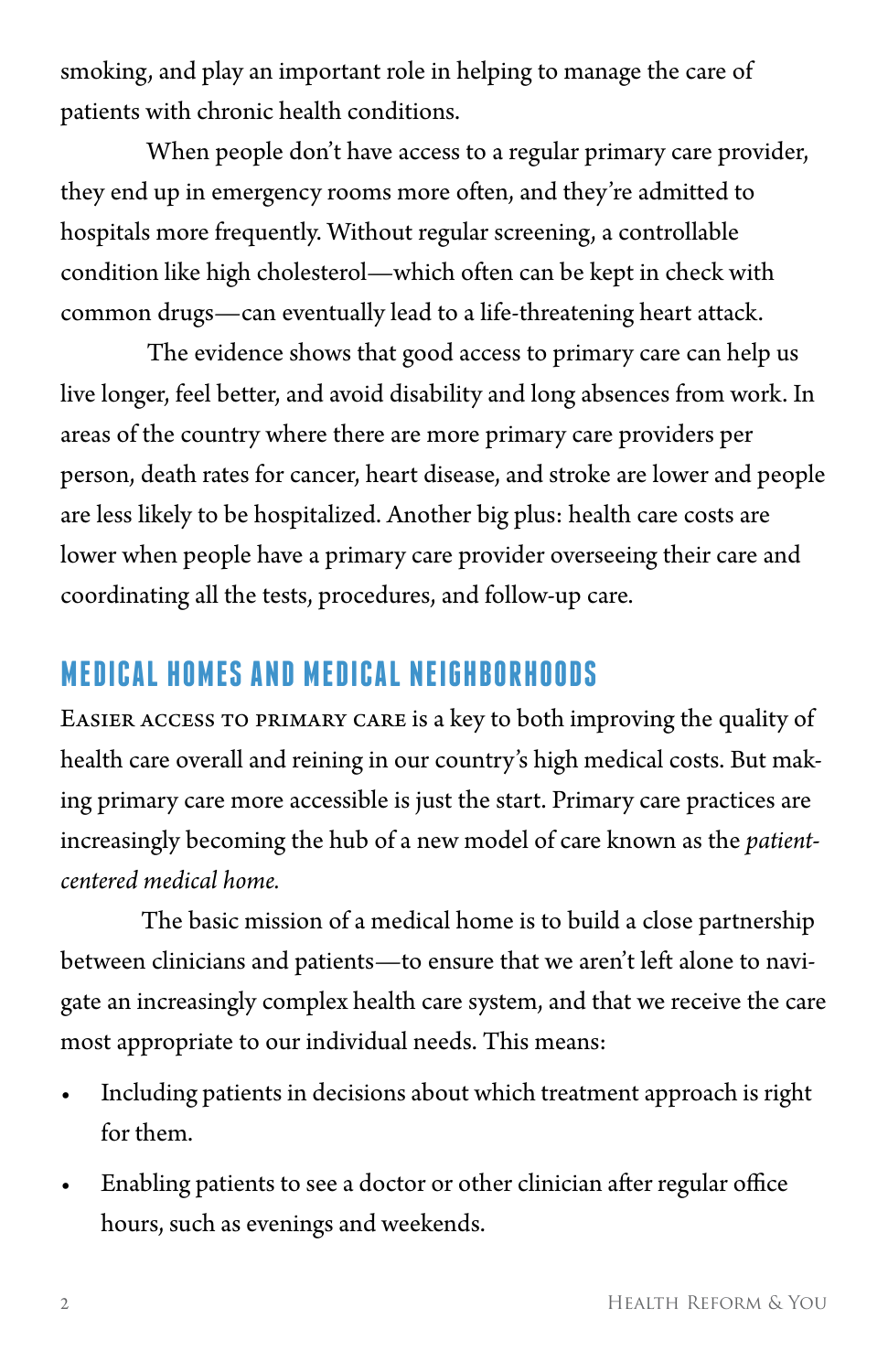

- Hiring nurses and care managers to follow up with patients after an office visit—to make sure they've gotten their medications and know how to take them, for example.
- Keeping track of when patients need to schedule appointments and when they need prescription refills, and monitoring them if they've been hospitalized.
- Acting as the point person for patients, particularly those with multiple health conditions who are receiving care from a number of health professionals.

All these activities are geared toward a single goal: ensuring that the patient always remains front and center.

To make the medical home the building block of the health care system, physician practices will need to invest in technologies such as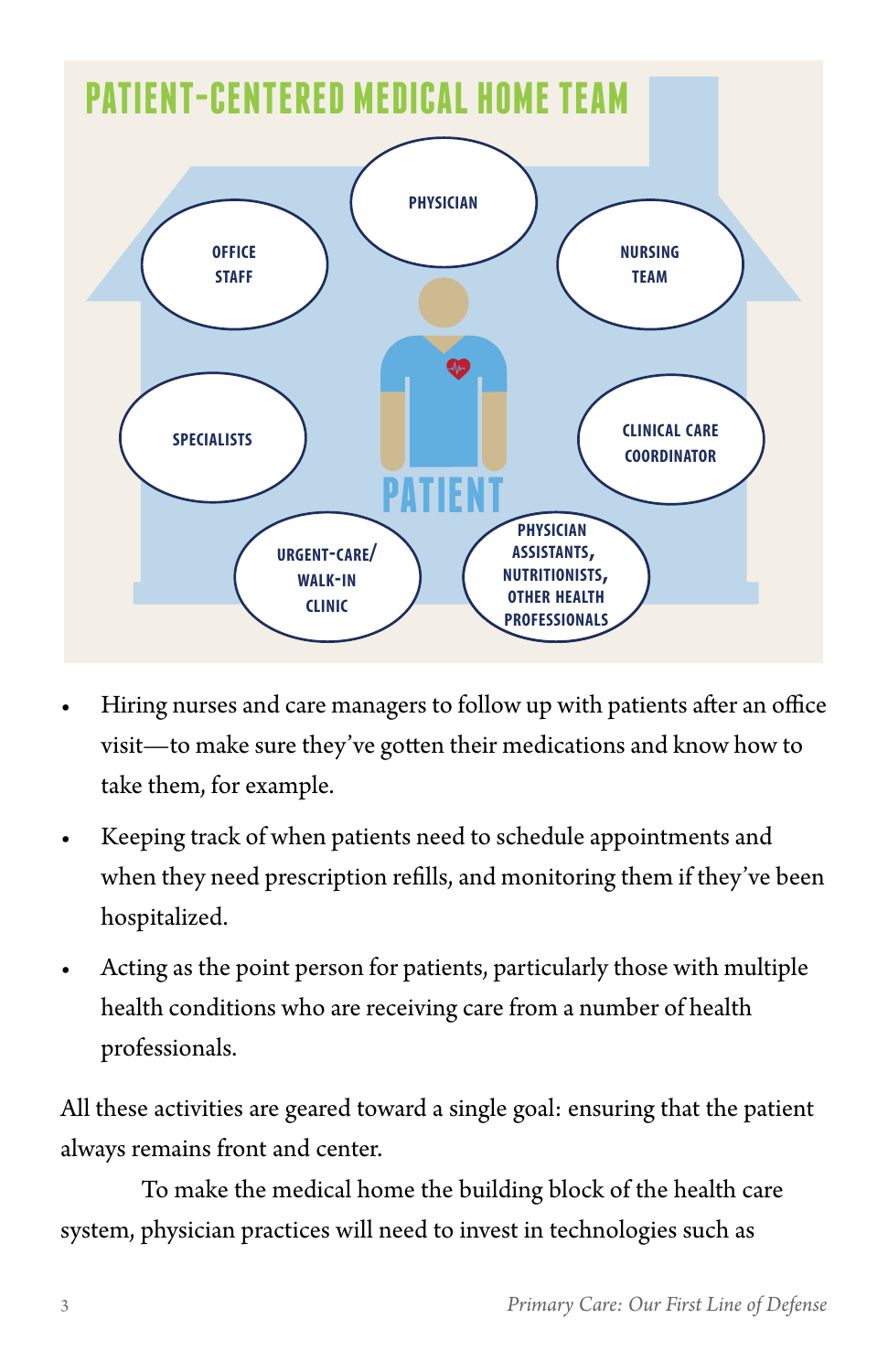electronic health records (more on these below) and Web-based systems for scheduling and communicating with patients online. Clinicians and staff, meanwhile, will need to work together in teams to treat patients with multiple chronic conditions, who require an extra level of care. Changes are also needed in the way health insurers pay for care, so that providers are encouraged and rewarded for delivering a variety of patient services—from answering patients' questions by email to coordinating with a patient's other care providers—that lead to better long-term health and lower overall costs.

The Affordable Care Act—the health reform law popularly known as "Obamacare"—contains funding for expanded primary care and for existing medical home initiatives across the country that reach more than a million Medicare and Medicaid enrollees. Many private insurers are also experimenting with ways to reward health care providers for delivering comprehensive primary care.

For all, the goal is that medical homes will improve health outcomes and reduce the expense associated with a lack of coordination in patients' care, frequent emergency room visits, avoidable hospitalizations, and the costly move to nursing home care.

To have the greatest impact, a medical home must be located at the center of a "medical neighborhood" inhabited by hospitals, specialty physicians, physical therapists, social workers, long-term care facilities, mental health professionals, and other service providers. It is the role of the primary care provider to coordinate care and make sure that patients don't slip through the cracks—or receive tests or procedures they've already had. This is particularly a concern for patients who see multiple doctors.

#### **ONE PATIENT, TWO VERY DIFFERENT OUTCOMES**

Take, for example, the hypothetical case of Mr. W., an elderly man with diabetes who lives alone. Mr. W. has a primary care doctor but hasn't seen her for close to a year—because of his faltering memory and a lack of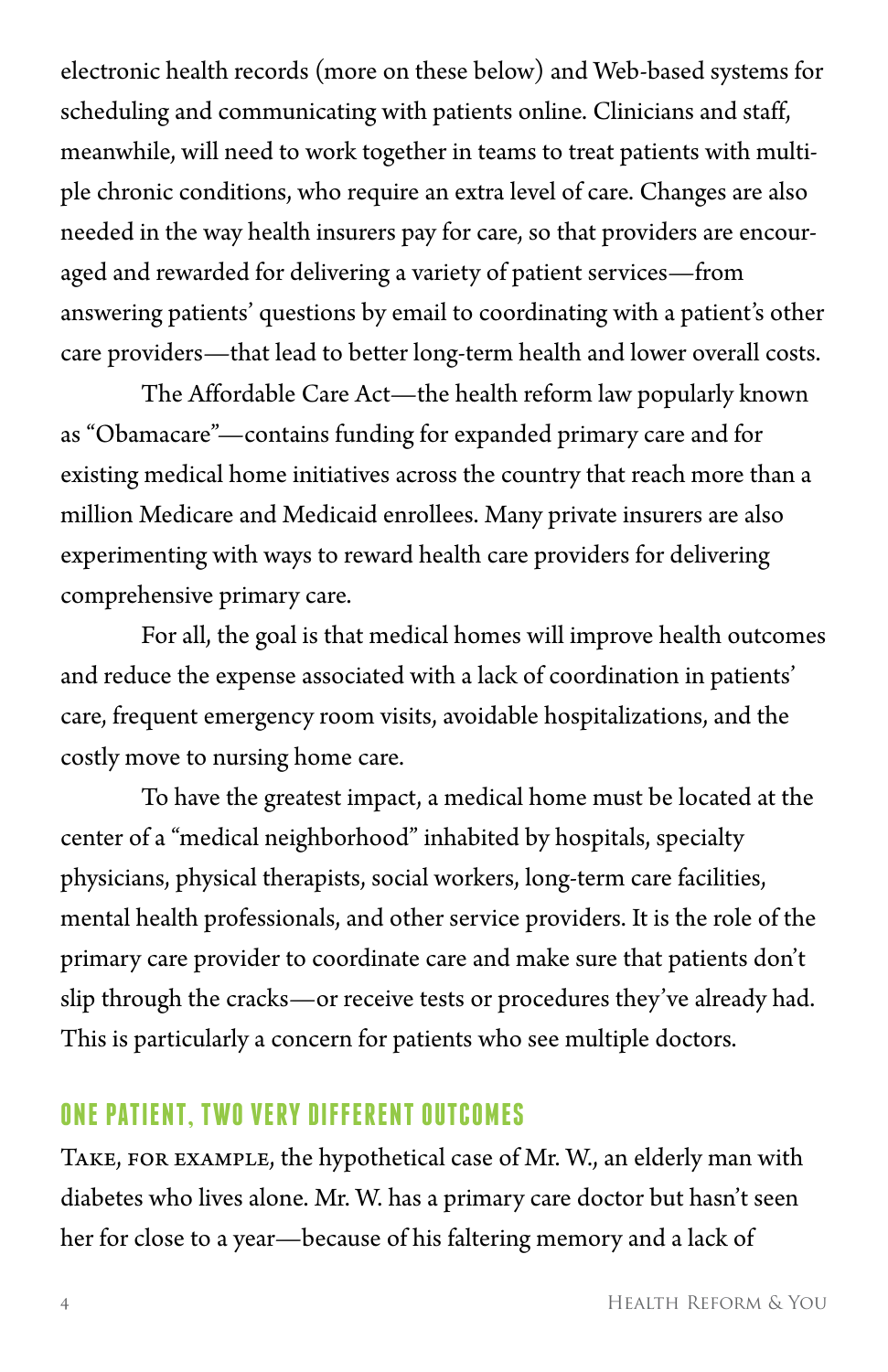reliable transportation. During that time, he should have been taking several medications to control his blood sugar, cholesterol, and blood pressure. He was also supposed to be monitoring his glucose on a daily basis.

But Mr. W. doesn't always remember to take his pills—and, besides, the blood pressure drug makes his skin dry and itchy. He's also not sure how to read the glucose meter and, already overweight, he struggles to maintain a healthy diet. The result: Mr. W. is now living with poorly controlled



Affairs Web First, Nov. 9, 2011; A. Beal et al., Closing the Divide: How Medical Homes Promote Equity in Health Care—Results from the Commonwealth Fund 2006 Health Care Quality Survey, The Commonwealth Fund, June 2007; D. D. Maeng and J. Graham, "Reducing Long-Term Cost by Transforming Primary Care: Evidence from Geisinger's Medical Home Model," American Journal of Managed Care, March 2012 18(3):149-55; R. J. Reid et al., "The Group Health Medical Home at Year Two: Cost Savings, Higher Patient Satisfaction, and Less Burnout for Providers,"Health Affairs, May 2010 29(5):835–43.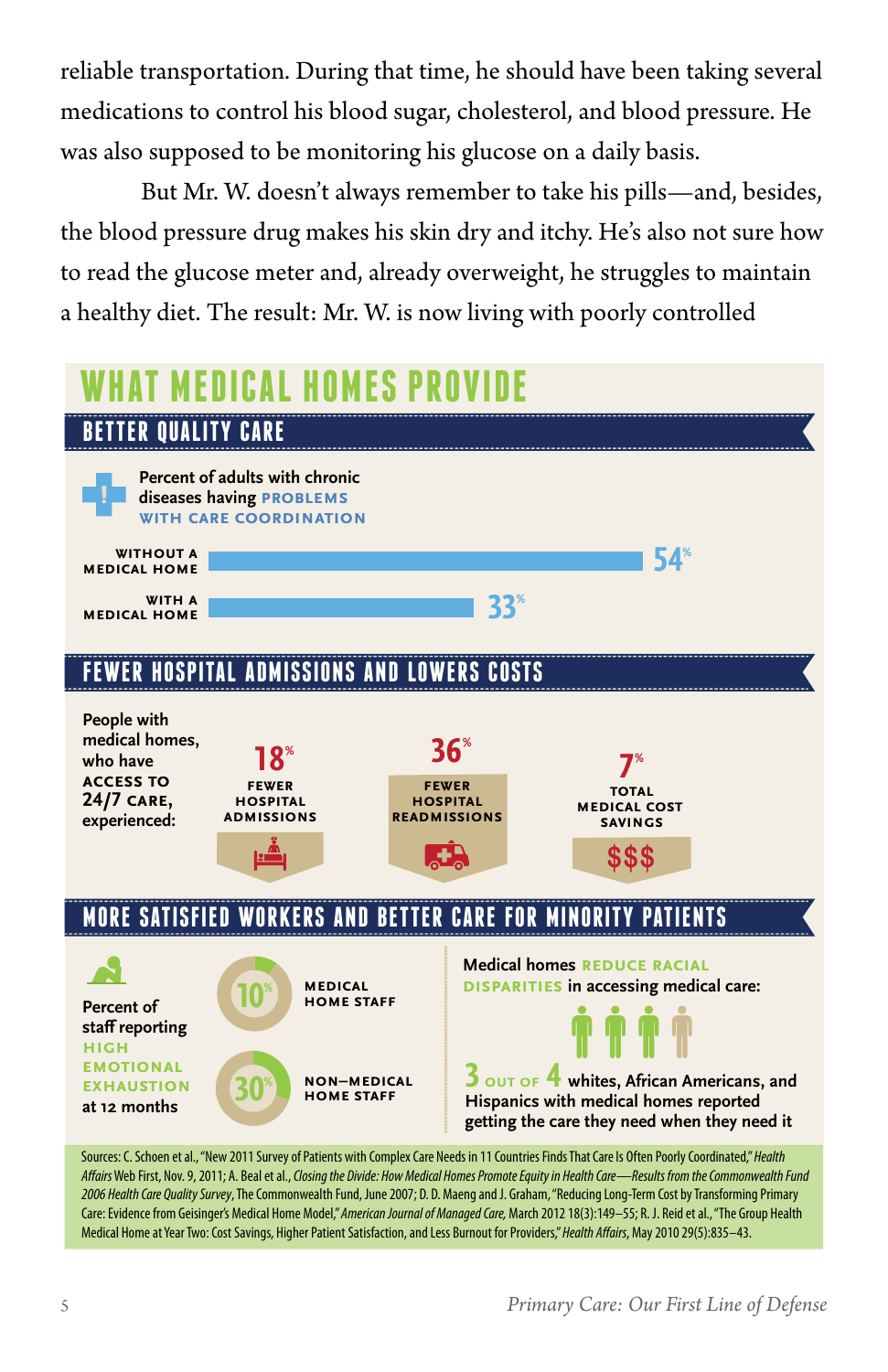diabetes and progressive heart disease—a not uncommon outcome for someone in his situation. Eventually, he is rushed to the ER with a heart attack and hospitalized for a week afterward.

Typically it costs about \$12,000 a year to cover an adult with diabetes whose condition is stable. But if the condition is uncontrolled, as is the case with Mr. W., a diabetic person can rack up expenses averaging \$102,000 per year, with costs shouldered by a combination of the patient and his family, the insurance company, government programs like Medicare, and sometimes hospitals, if the patient is uninsured.<sup>1</sup>

If, on the other hand, Mr. W. were enrolled in a patient-centered medical home, his story might be very different. First, a nurse care manager embedded in Mr. W.'s primary care practice stays in regular contact with him to find out if he is renewing his prescriptions, taking his medications, and monitoring his blood glucose level. Mr. W.'s electronic health record automatically alerts the practice when it's time for a checkup or blood test. When that happens, a nurse or social worker calls and helps arrange transportation to the doctor's office. A nurse care manager is always available—24/7—to help Mr. W. with his health needs, and talks regularly

### It Helps to Have Connections *The Role of Information Technology*

To support their stepped-up role in managing the care of patients, medical homes need to take advantage of the growing field of **health information technology**. The federal government now offers physicians financial incentives to adopt electronic health records and online systems for making appointments or ordering prescriptions.

With these systems in place, practices are better able to keep track of the health status of their patients and alert them when it is time for a screening, a prescription renewal, or an office visit. If a patient goes to see a specialist or is hospitalized, this information too is entered into the patient's electronic record. In this way, the medical home staff keeps up-to-date on all aspects of the patient's care. And most important, patients receive timely, appropriate care that meets their current needs.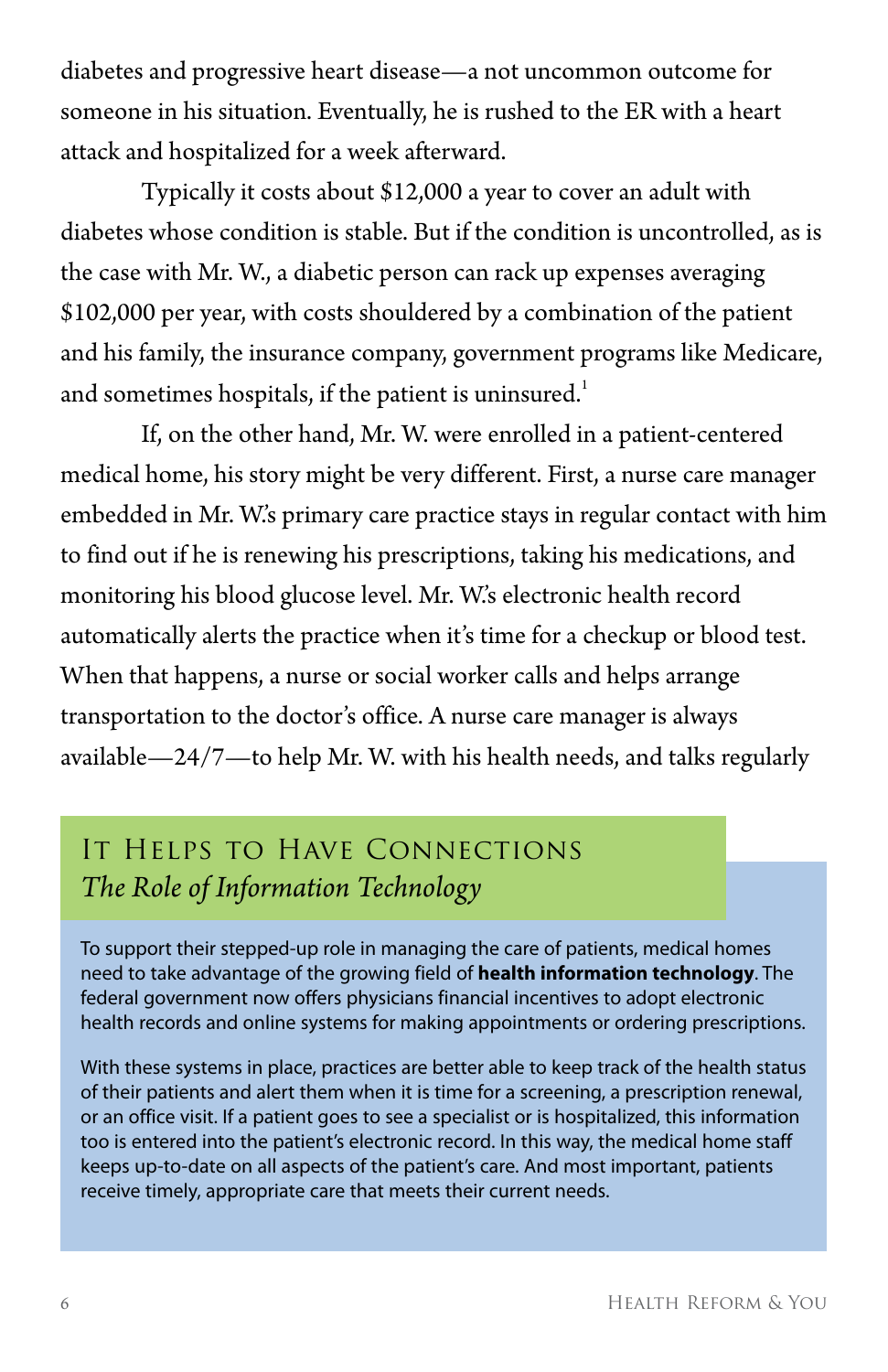with his primary care physician to coordinate the care and support they provide.

When Mr. W. has to see a cardiologist or other specialist, this too is set up by the medical home staff. Results of any tests are sent directly to his primary care provider and then integrated into his health record. With this kind of coordination, Mr. W.'s diabetes is much more likely to remain under control, because the system is designed to catch early signs of trouble. If, in fact, he does end up in the hospital, Mr. W's primary care team would help with his transition home, set up nursing or home care, help schedule follow-up appointments, and ensure that he knows how to manage his chronic conditions.

The Patient-Centered Primary Care Collaborative provides realworld examples of how medical homes can improve care while saving money. For example, Horizon Blue Cross Blue Shield of New Jersey has been able to cut emergency room use by 26 percent and hospital readmissions by 25 percent among its medical home enrollees. And HealthPartners in Minnesota reports 39 percent fewer ER visits, 40 percent fewer hospital readmissions, and a reduction in appointment wait times from 26 days to 1 day.<sup>2</sup>

## **INCENTIVES FOR CHANGE**

FOR PATIENT-CENTERED MEDICAL HOMES to live up to their potential, many insurers will need to rethink how they pay for care. Today it's common for an internist or other primary care doctor to be paid a separate fee for each office visit, blood test, EKG, or other test or procedure. The problem with this kind of fee-for-service reimbursement system—which has prevailed for decades in the U.S.—is that it encourages doctors to order more tests than may be necessary and to perform more procedures, leading to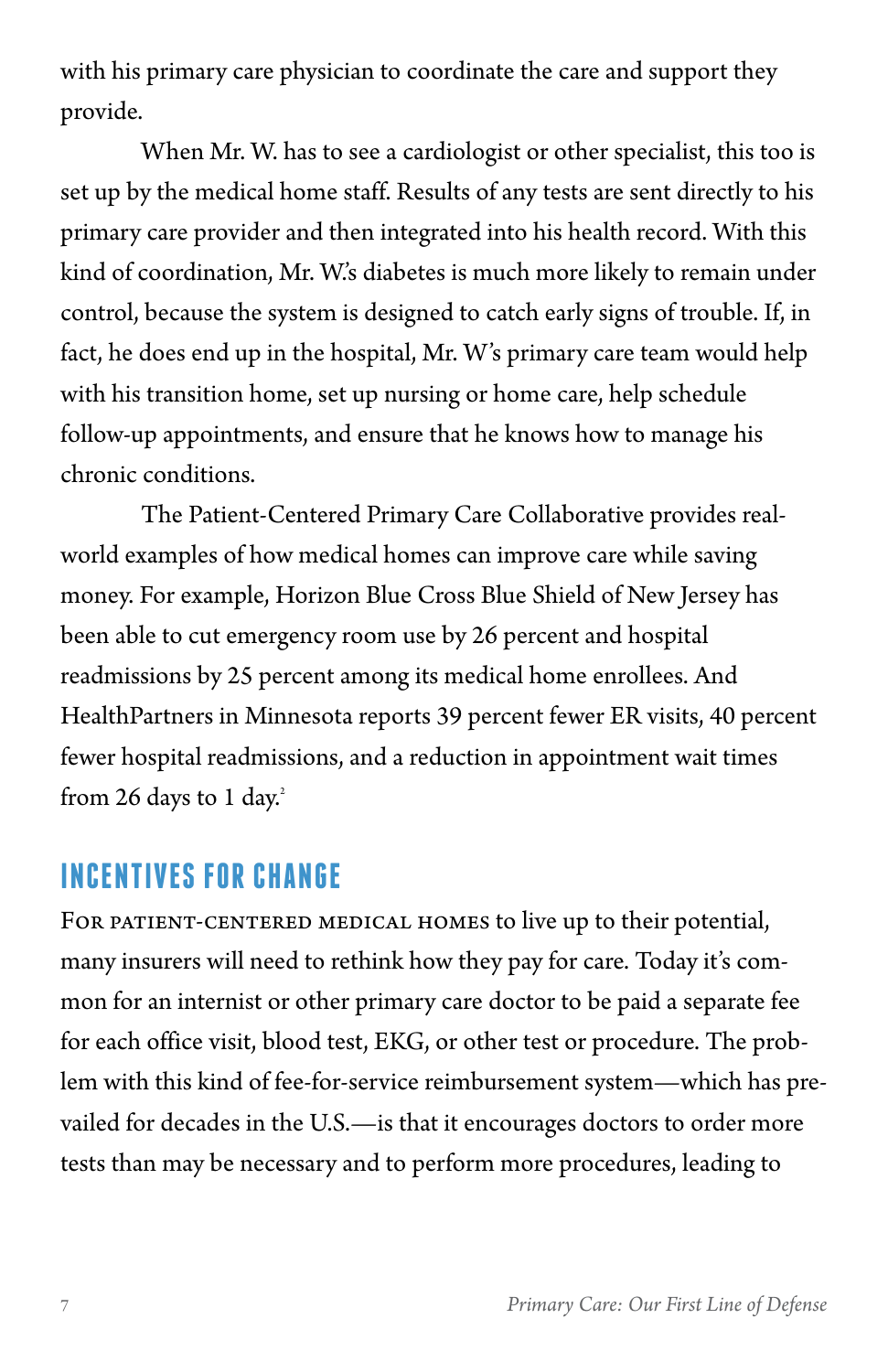unneeded treatments, or even harm to the patient. In doing so, it also drives costs skyward.

Doctors working within medical homes, however, are paid not for providing the most care, but for providing the *most appropriate* care. That includes spending extra time with patients to help them make informed decisions about their treatment, following up with them after they've left the hospital, and overseeing the care received from other providers. And it

## **IT'S A FACT U.S. adults who have a primary care physician have 33 percent lower health care costs and 19 percent lower odds of dying than those who see only a specialist. As a nation, we would save \$67 billion each year if everybody used a primary care provider as their usual source of care.**

Sources: B. Starfield, L. Shi, and J. Macinko, "Contribution of Primary Care to Health Systems and Health," *Milbank Quarterly*, Sept. 2005 83(3):457– 502; and S. J. Spann, "Report on Financing the New Model of Family Medicine," *Annals of Family Medicine*, Dec. 2004 2(2 Suppl. 3):S1–S21.

requires that insurers recognize the value of hiring community health workers or nurse case managers to make sure patients with chronic conditions like diabetes or heart disease take their medications, eat correctly and exercise, and join wellness programs.

The push to pay for quality, not quantity, is already happening in places around the country. In demonstration projects funded by the Centers for Medicaid and Medicare Services, health care providers in several states are receiving a single fee that covers all costs related to a particular patient or group of patients. Doctors share in the savings achieved when they provide excellent preventive care, communicate regularly with patients, and take other steps to keep patients out of the hospital and emergency room.

Some private insurers are also using the lure of incentives to motivate primary care practices to become medical homes. The BlueCross BlueShield Association reports that medical homes run by member companies now cover some 4 million patients in 39 states. They give participating physicians a 12 percent increase over the usual fees for services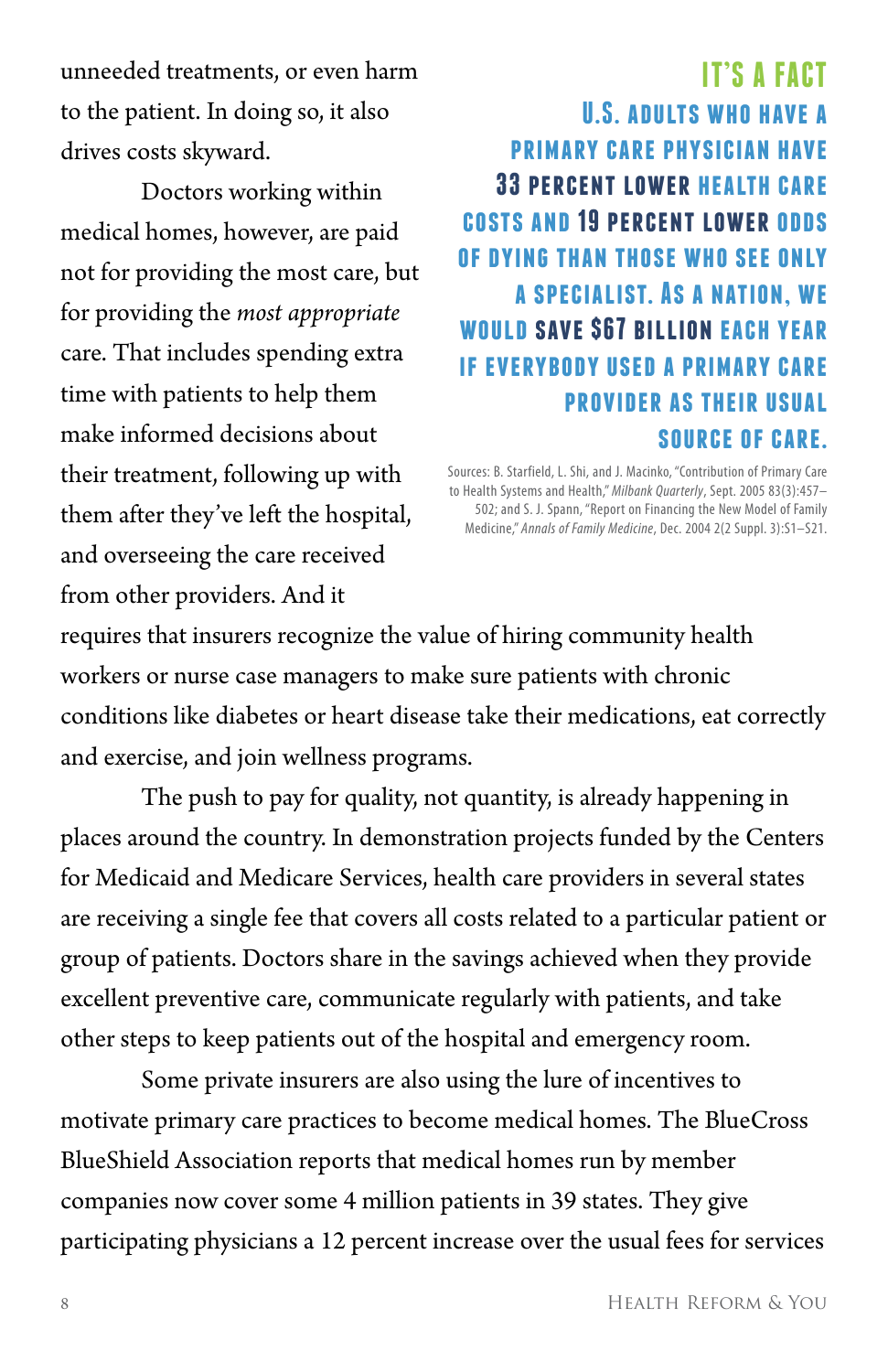and throw in an extra \$200 per patient if providers agree to manage the care of chronically ill enrollees over the long term. This involves working with patients to develop a personalized treatment plan and conducting regular follow-up through phone calls or office visits. It also means helping patients achieve positive lifestyle changes like quitting smoking or losing weight.

This year, nearly 60 percent of participating BlueCross BlueShield physicians earned incentive payments for lowering the total cost of care for their patient population.<sup>3</sup>

#### **ACCOUNTABLE CARE ORGANIZATIONS**

IN ADDITION TO ADOPTING health information technology like electronic health records, medical homes that are part of an *accountable care organization,* or ACO, can expand their capacity to provide comprehensive care to patients*.* An ACO is made up of providers, including primary care practices, hospitals, and pharmacies, that agree to share responsibility for the quality and cost of care delivered to a specific population of patients. Their goal is twofold: 1) to provide seamless care, where patients' needs are anticipated and met, and 2) to keep costs under control. Already there are Medicare ACOs, Medicaid ACOs, and private ACOs that manage the care of people living in a particular region.

Accountable care organizations are a new phenomenon, and it's still far too early to draw any conclusions about their impact on the health care system. But if they can deliver on their promise to improve patient outcomes, patient experiences, and health care costs, they could have a transformative effect on American health care.

#### **MEETING THE DEMAND FOR CARE**

BY NOW IT SHOULD BE CLEAR that primary care is integral to an effective, efficient health care system. Still, there are concerns that there will not be enough practitioners—doctors and nurses—to meet the growing demand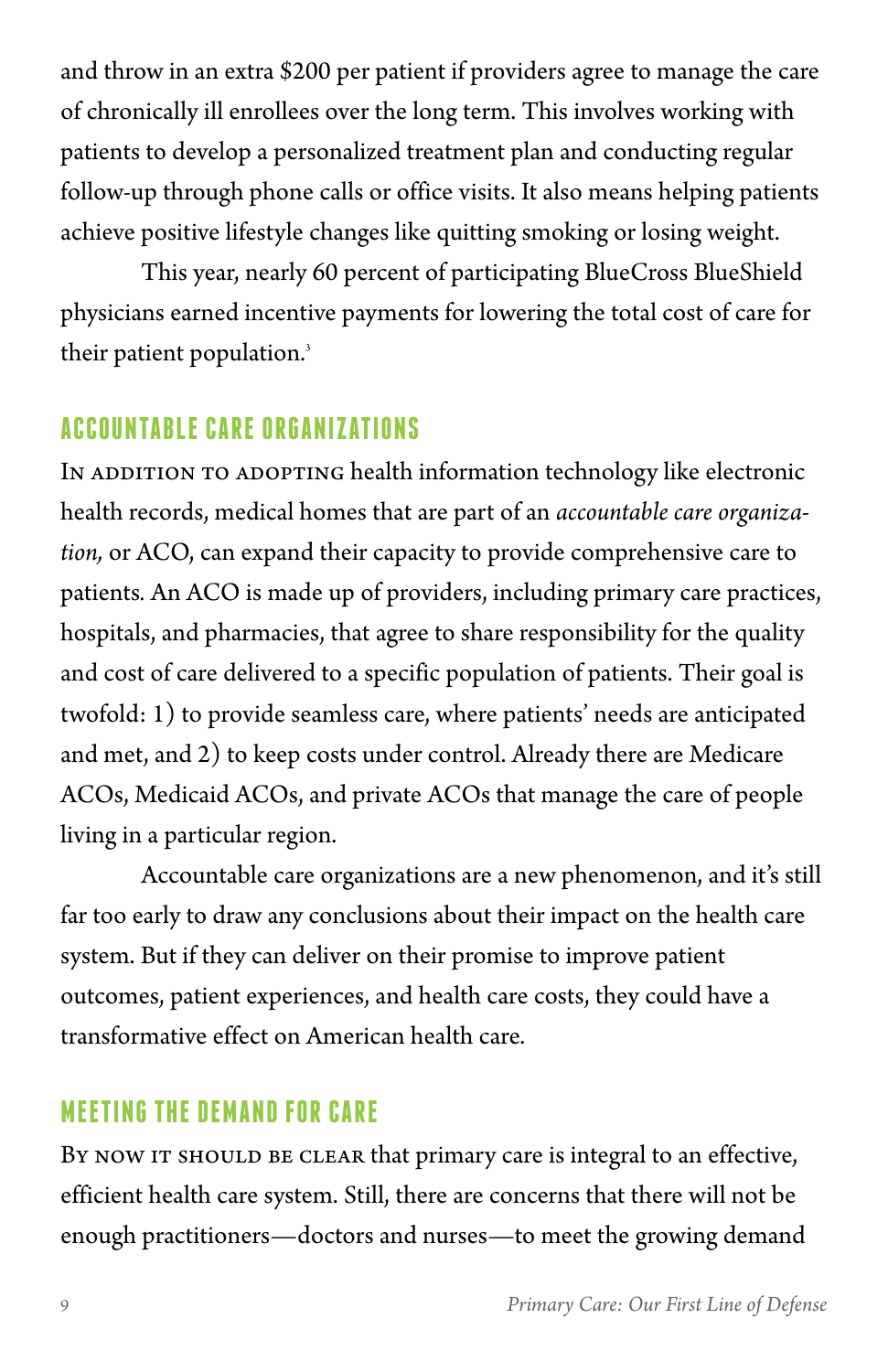#### Expanding Primary Care Access in Underserved Areas

For many low-income Americans **community health centers** are a critical source of health services, especially in areas where there aren't enough private physician practices. These clinics, which serve nearly 20 million people nationwide—many of them uninsured or covered by Medicaid—offer an array of primary and preventive health care, as well as supportive services such as patient education, language translation, and transportation. They are particularly well positioned to serve as the hub in the medical neighborhood.

Recognizing their importance to underserved communities, the federal government has invested heavily in health centers over the past decade. The Affordable Care Act provides an additional \$11 billion to health centers from 2011 to 2015 to help them meet the expected rise in demand for primary care once millions of uninsured people gain health coverage.

for services as the Affordable Care Act expands the number of Americans with insurance coverage. An estimated 65 million Americans now live in areas with a shortage of primary care providers, yet only one-third of U.S. physicians are practicing as primary care doctors.4 While the share of fourthyear medical students opting for a career in primary care has increased in the past two years, it's not enough to solve the problem.

The Affordable Care Act contains several initiatives to increase the primary care provider pool.5 Already some \$250 million has been earmarked for training a total of 1,700 physicians, nurse practitioners, and physician assistants to work in primary care settings. The health law also provides \$1.5 billion over five years to expand the National Health Service Corps, which repays educational loans and offers scholarships to primary care providers who choose to practice in "medically underserved" areas—those with a shortage of primary care physician practices. According to the U.S.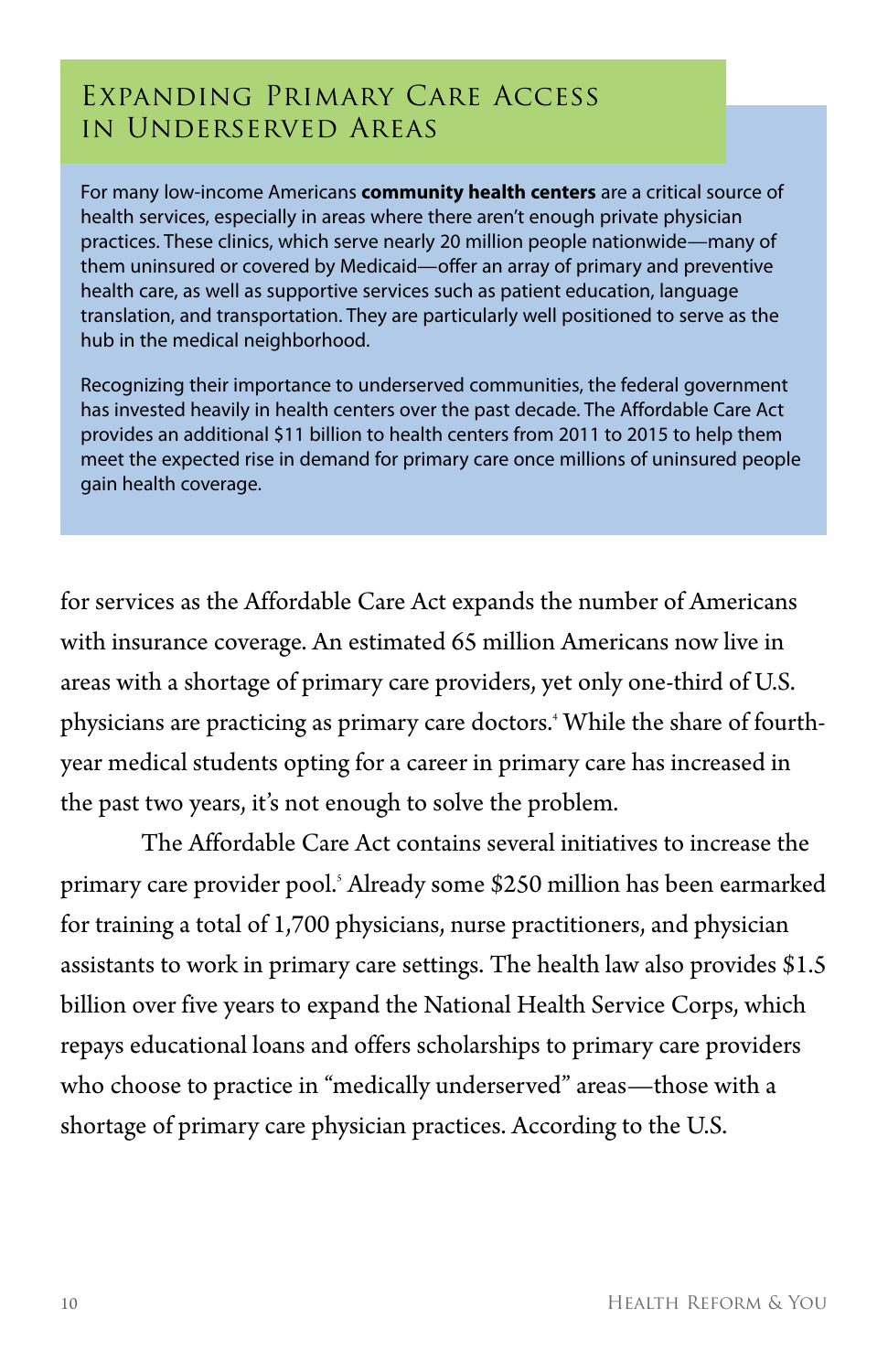Department of Health and Human Services, today nearly 10,000 National Health Service Corps providers are delivering primary care to 10.4 million people.6

Though that increase is substantial, it will likely not be enough to meet the soaring demand for primary care.7 The answer, many experts believe, lies in changing the way patient care is delivered. By making greater use of electronic medical records and other information technologies, by relying more on nurse practitioners and other nonphysicians to provide services, and by having clinicians work together in teams, we can fill the primary care gap. And in doing so, we'll create a more a solid foundation for our nation's health care system.